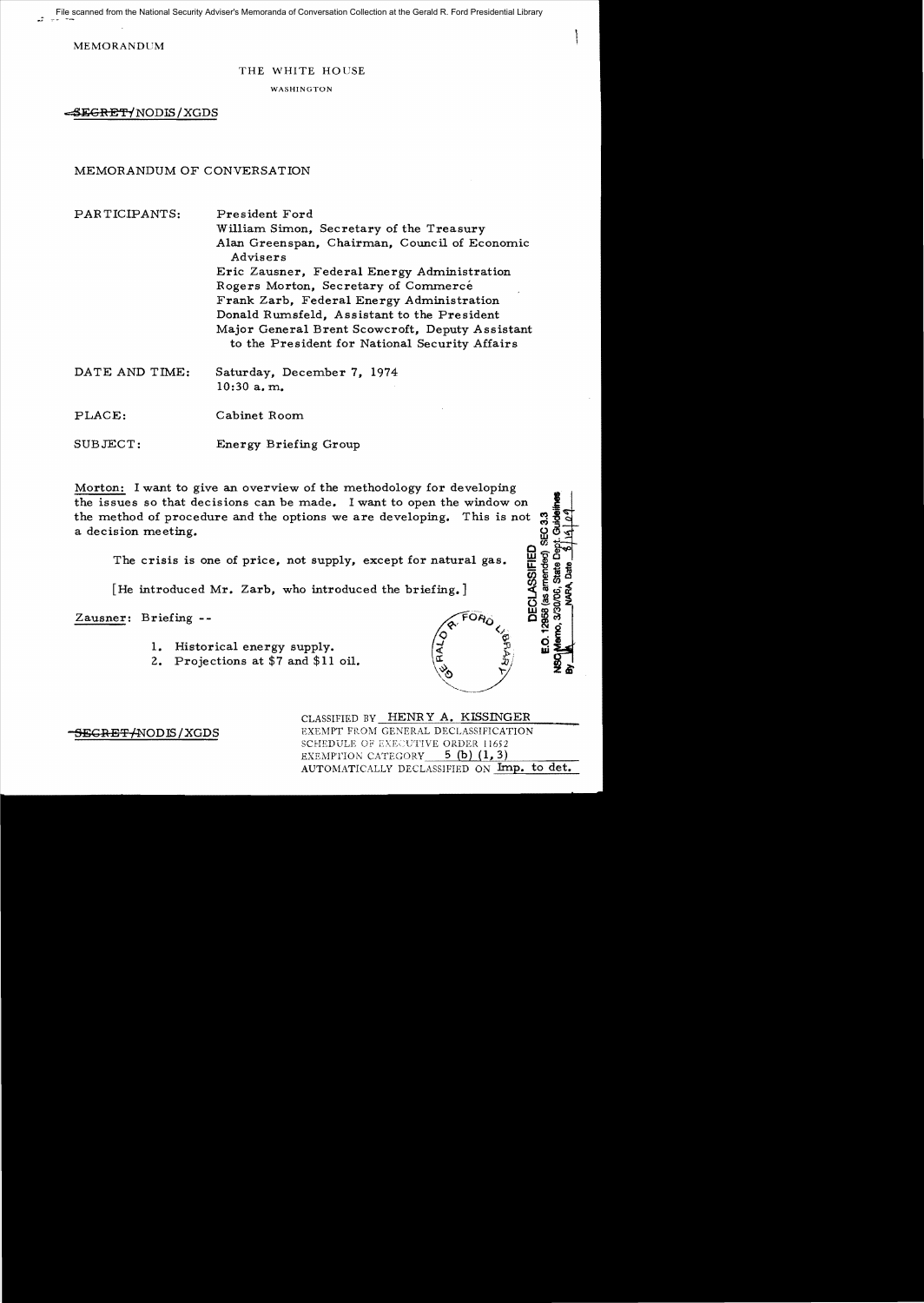## $SECT/ NODIS/XGDS$  2.

 $\ddotsc$ 

Simon: The world will be awash with oil in a few years.

Greenspan: So the critical issue is the national security one.

With a more fragmented supply, the chance of an oil cut-off is less. Are we willing to pay the insurance costs at the lessened risk?



SEGRET/NODIS/XGDS